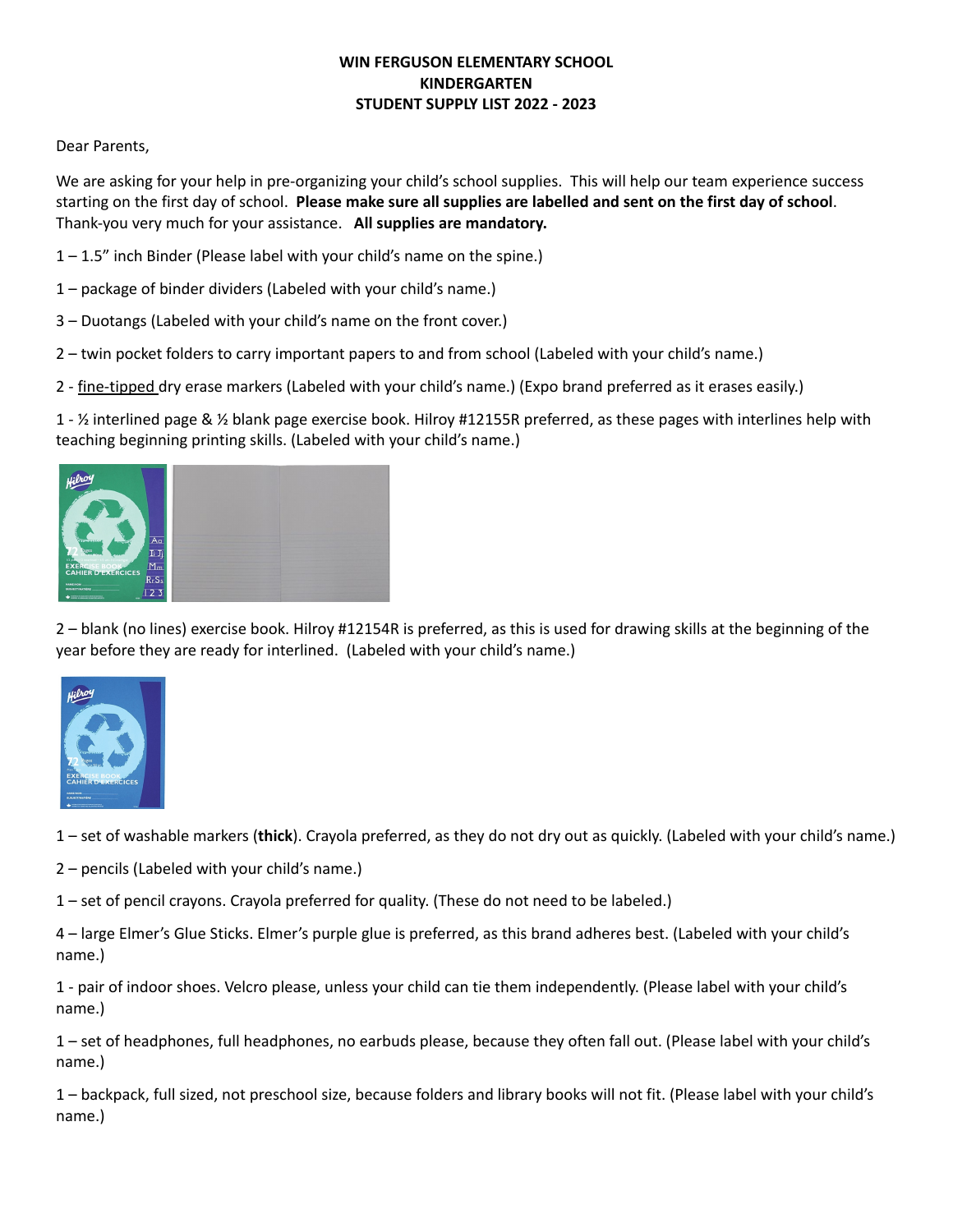# **WIN FERGUSON ELEMENTARY SCHOOL GRADE 1 STUDENT SUPPLY LIST 2022 - 2023**

Dear Parents,

We are asking for your help in pre-organizing your child's school supplies. This will help our team experience success starting on the first day of school. Please make sure all supplies are labeled and sent on the first day of school. Thank-you very much for your assistance. All supplies are mandatory.

8 – Duotangs (colour specific – 2 red, 2 blue, 2 yellow, 2 green), labeled with your child's name

1 – Composition Notebook (**must be a HARDCOVER composition notebook** as they are durable and contain the number of pages needed for the whole year), labeled



1 – Exercise Book (**½ interlined page & ½ blank page**), labeled



1 – pencil case box (plastic or metal as they are more durable)



| 2 - Doodle Pads, labeled | $1 - \text{pkg}$ . wax crayons (24) | $24$ – pencils                   |
|--------------------------|-------------------------------------|----------------------------------|
| 4 – White Erasers        | $4$ – large glue sticks             | $1$ – set of headphones, labeled |
| $2 -$ Highlighters       | 1- pair of scissors                 |                                  |
| 1 – Large Tipped Markers | 4- whiteboard markers (fine tipped) |                                  |
|                          |                                     |                                  |

1 - pair of indoor shoes (please **DO NOT** send shoes with laces unless your child can tie them independently)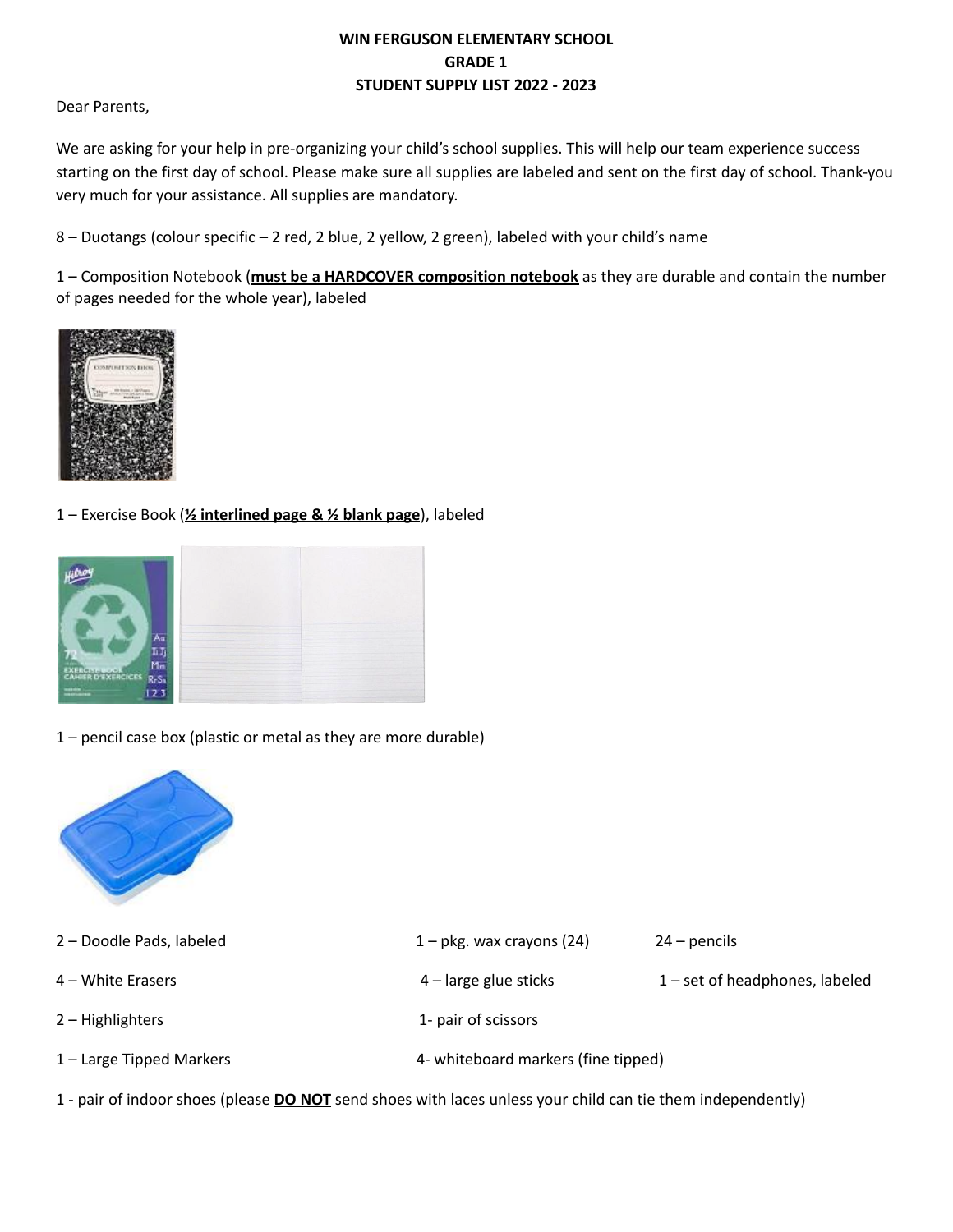### **WIN FERGUSON ELEMENTARY SCHOOL GRADE 2 STUDENT SUPPLY LIST 2022 - 2023**

Dear Parents,

We are asking for your help in pre-organizing your child's school supplies. This will help our team experience success starting on the first day of school. **Please make sure all supplies are labelled and sent on the first day of school**. Thank-you very much for your assistance. **All supplies are mandatory.**

# **In 1 hard, sturdy, plastic pencil case, please place**:

- 2 sharpened high quality HB pencils labelled (no plastic wrapped pencils, as they ruin our pencil sharpeners)
	- 1 white eraser (white preferred due to quality)
	- 1 glue stick, labelled (Elmer's preferred)
	- 1 pair of scissors, labelled
- 1– package of pencil crayons, labelled pre-sharpened emptied into the pencil box (Crayola preferred due to quality)
	- 1 pencil sharpener with screw cap (Stadler preferred due to quality)
	- 1 highlighter

# **In a large, sealable bag with your child's name on it, please label and place:**

- 28 high quality HB pencils, sharpened and labelled (no plastic wrapped pencils, as they ruin our pencil sharpeners)
- 3 extra glue sticks, labelled (Elmer's preferred)
- 3 extra white erasers (white preferred due to quality)
	- 1 highlighter
- 4 **THIN** Whiteboard marker for use with individual whiteboards
- 3. pkg. 3"x3" sticky notes
- 1– package of pencil crayons, labelled (Crayola preferred due to quality)

## **In a second large, sealable bag, with your child's name on it, please label and place:**

1 - package of regular markers (Crayola preferred due to quality)

## **Grade 2 students also require:**

- 8 Duotangs (2 red, 2 yellow, 2 green and 2 blue)
- $1 2$  pocket folders
- 2 72 page exercise books (green), **½ white, ½ interlined**
- 1 72 page exercise book full page interlined (dark blue)
- 1 72 page plain exercise book (light blue)
- 2 Composition books
- 1 ruler (cm) clear, rigid, starting with zero
- 1 set of headphones
- 1 pair of inside shoes (please do NOT send shoes with laces unless your child can tie them independently)









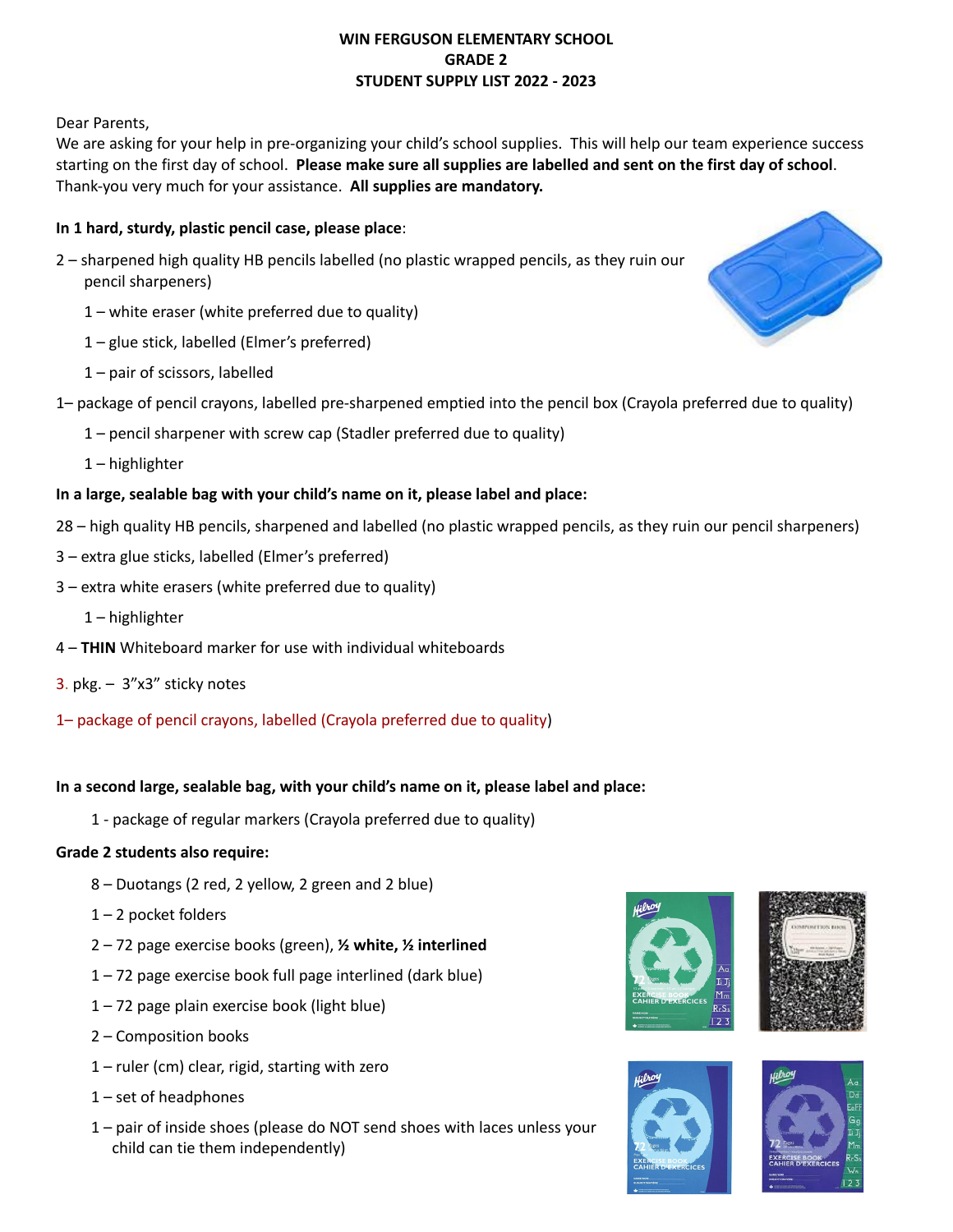## **WIN FERGUSON ELEMENTARY SCHOOL GRADE 3 STUDENT SUPPLY LIST 2022 - 2023**

Dear Parents,

We are asking for your help in pre-organizing your child's school supplies. This will help our team experience success starting on the first day of school. **Please make sure all supplies are labelled and sent on the first day of school**. Thank-you very much for your assistance. **All supplies are mandatory.**

### **In 1 hard, sturdy, plastic pencil case, please place**:

- -1 glue stick
- -1 white eraser
- -1 highlighter
- -2 sharpened pencils
- 1 scissors

#### **In a large, sealable bag with your child's name on it, please label and place:**

- $1 -$  blue pen
- 3– extra glue sticks
- 5 extra white erasers
- 1 extra highlighter
- 4 whiteboard markers for use on individual whiteboards
- 18 extra pencils (not plastic-coated as they damage the electric pencil sharpeners)

#### **Grade 3 students also require:**

- 10 Duotangs (2 red, 1 orange, 2 yellow, 1 blue, 2 green, 2 black)
- 2 pocket folders
- 4 non-coiled, lined scribblers (80 pages each)
- 2 composition books
- 1 pkg. broadline markers
- 1 pkg. pencil crayons
- 1 pencil sharpener with lid
- $1$  ruler
- 3 pads of sticky notes (approx. 3"x3" size)
- 1 backpack (full size, not preschool sized, because folders and library books will not fit)
- 1 pair of indoor shoes (please do NOT send shoes with laces unless your child can tie them independently)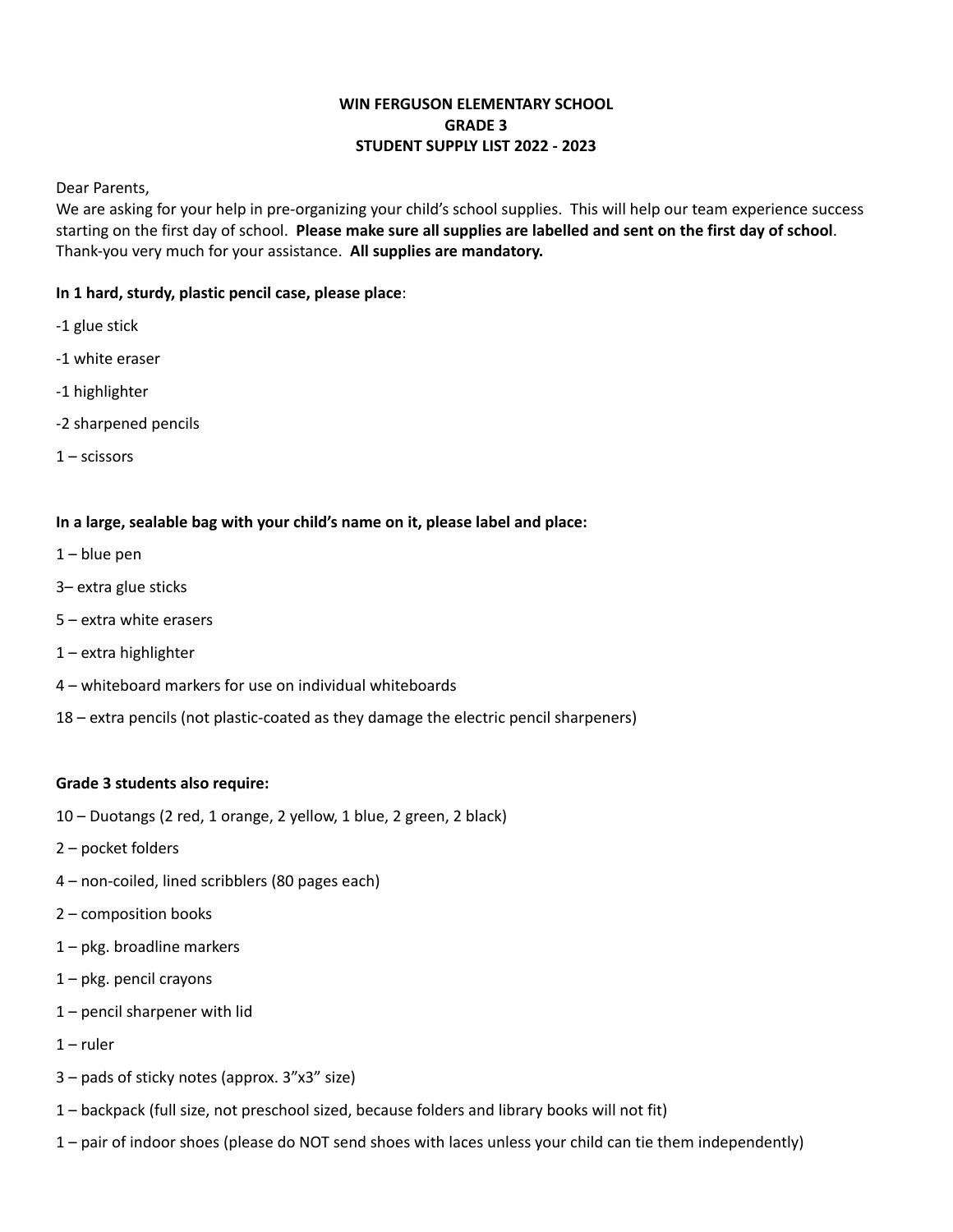# **WIN FERGUSON ELEMENTARY SCHOOL GRADE 4 STUDENT SUPPLY LIST 2022 - 2023**

Dear Parents,

We are asking for your help in pre-organizing your child's school supplies. This will help our team experience success starting on the first day of school. **Please make sure all supplies are labelled and sent on the first day of school**. Thank-you very much for your assistance. **All supplies are mandatory.**

- white erasers
- glue sticks
- HB pencils
- blue pens
- red pens
- highlighters
- pkg. of 24 pencil crayons
- pkg. of broadline markers
- pencil box or case
- pair of scissors
- ruler (cm) starting with zero
- dividers
- duo tangs
- binders (1 inch and hard cover with a pocket and no zippers.)
- composition books
- loose-leaf paper (250 sheets)
- indoor shoes
- headphones or earbuds
- sturdy backpack for carrying books
- pencil sharpener with lid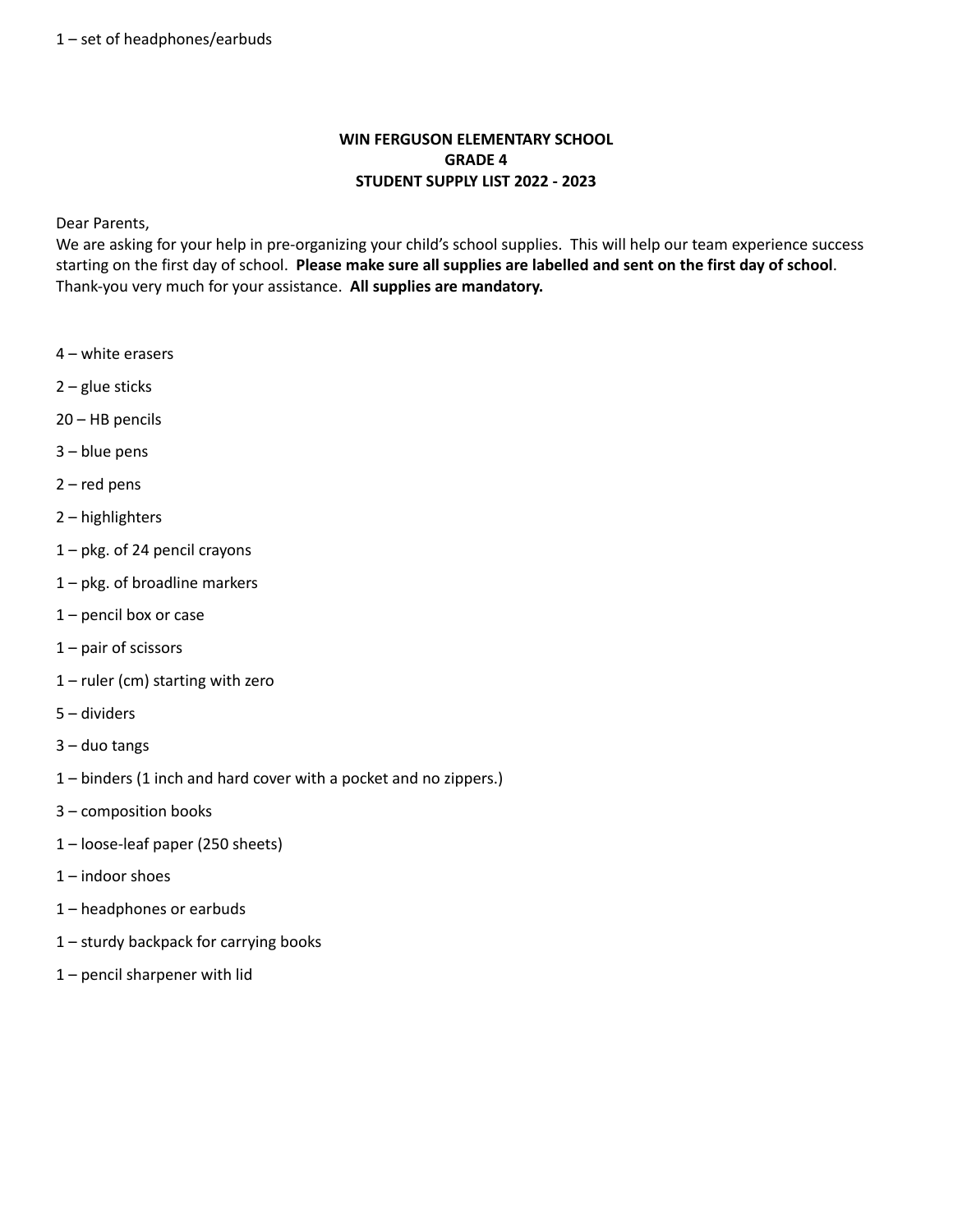## **WIN FERGUSON ELEMENTARY SCHOOL GRADE 5 STUDENT SUPPLY LIST 2022 - 2023**

Dear Parents,

We are asking for your help in pre-organizing your child's school supplies. This will help our team experience success starting on the first day of school. **Please make sure all supplies are labelled and sent on the first day of school**. Thank-you very much for your assistance. **All supplies are mandatory.**

- 5 index dividers (insertable tabs)
- coiled notebook, 200 pages
- **Composition** notebook, single subject, 100 sheets
- Duo tang, Black
- –Duo tang, Assorted Colours
- Looseleaf lined paper, 250 sheets
- pads of sticky notes 3"x3"
- $1 2$ " binder (not flexible cover and no zip up ones as they are to big to store)
- black pen
- red pens
- blue pens
- #2 HB pencils, pre-sharpened (no Eagle brand, not plastic-coated as they damage the electric pencil sharpeners)
- highlighters
- Crayola washable markers
- Crayola Coloured Pencil Crayons (24 pack)
- Scissors
- Erasers, white
- Glue Sticks, large
- Clear Plastic Ruler (inches/cm, 12"/30cm)
- pencil box or case
- headphones or earbuds
- indoor shoes/runners
- sturdy backpack for carrying books
- whiteboard markers